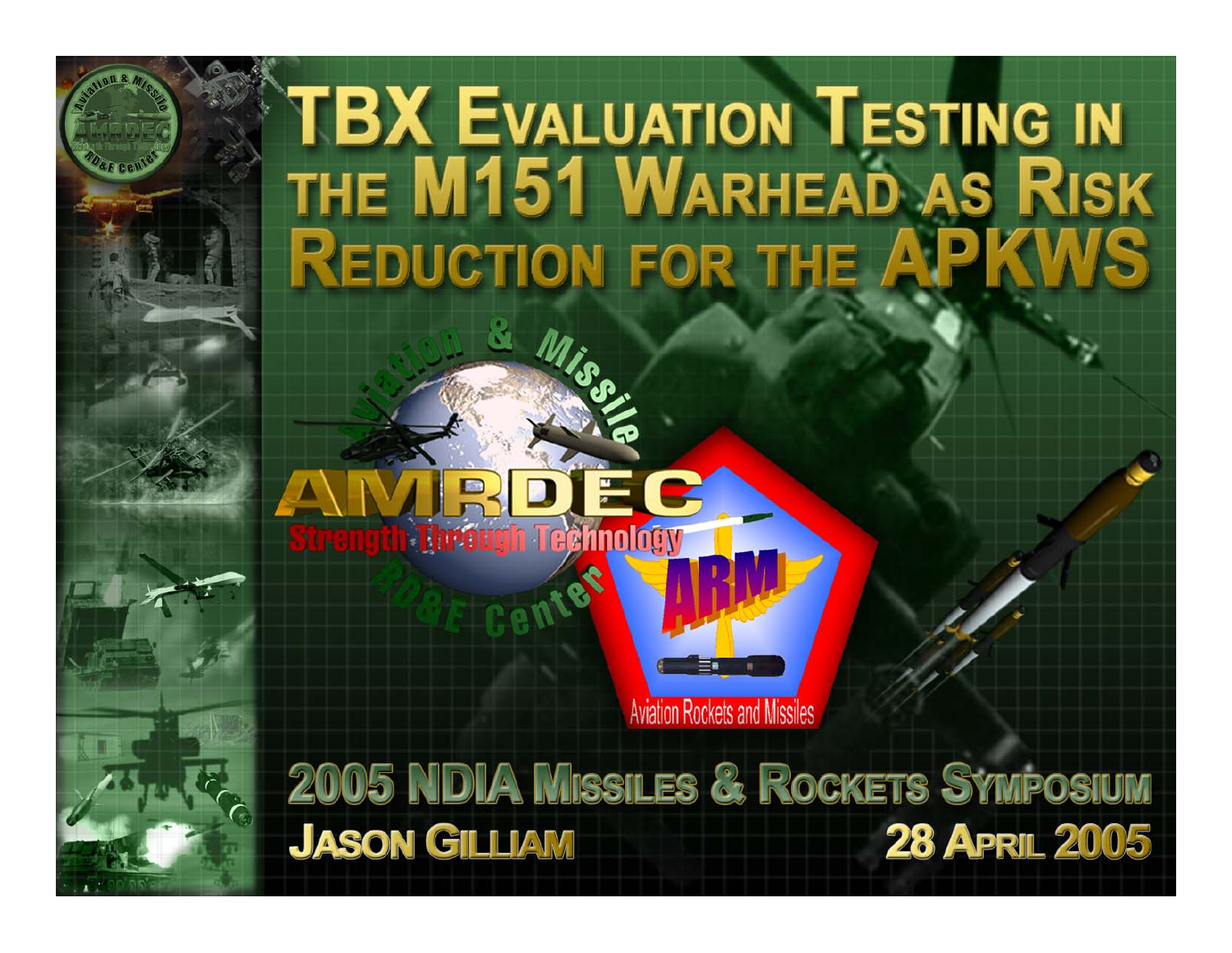

**Integrate Technologies to Replace Integrate Technologies to Replace the Current M151 and M423the Current M151 and M423**

- **Insensitive Munition Compliance Is Main Focus Insensitive Munition Compliance Is Main Focus**
- **Improved Warhead and Fuze Lethality Improved Warhead and Fuze Lethality**
- **Improved MIL-STD 1316 Fuze Improved MIL-STD 1316 Fuze**
- **Program Ends in FY05 with TRL 6 Prototype Program Ends in FY05 with TRL 6 Prototype Designs and Supporting Test Data Designs and Supporting Test Data**
- **Low Risk Transition to APKWS Block II SDD Low Risk Transition to APKWS Block II SDD**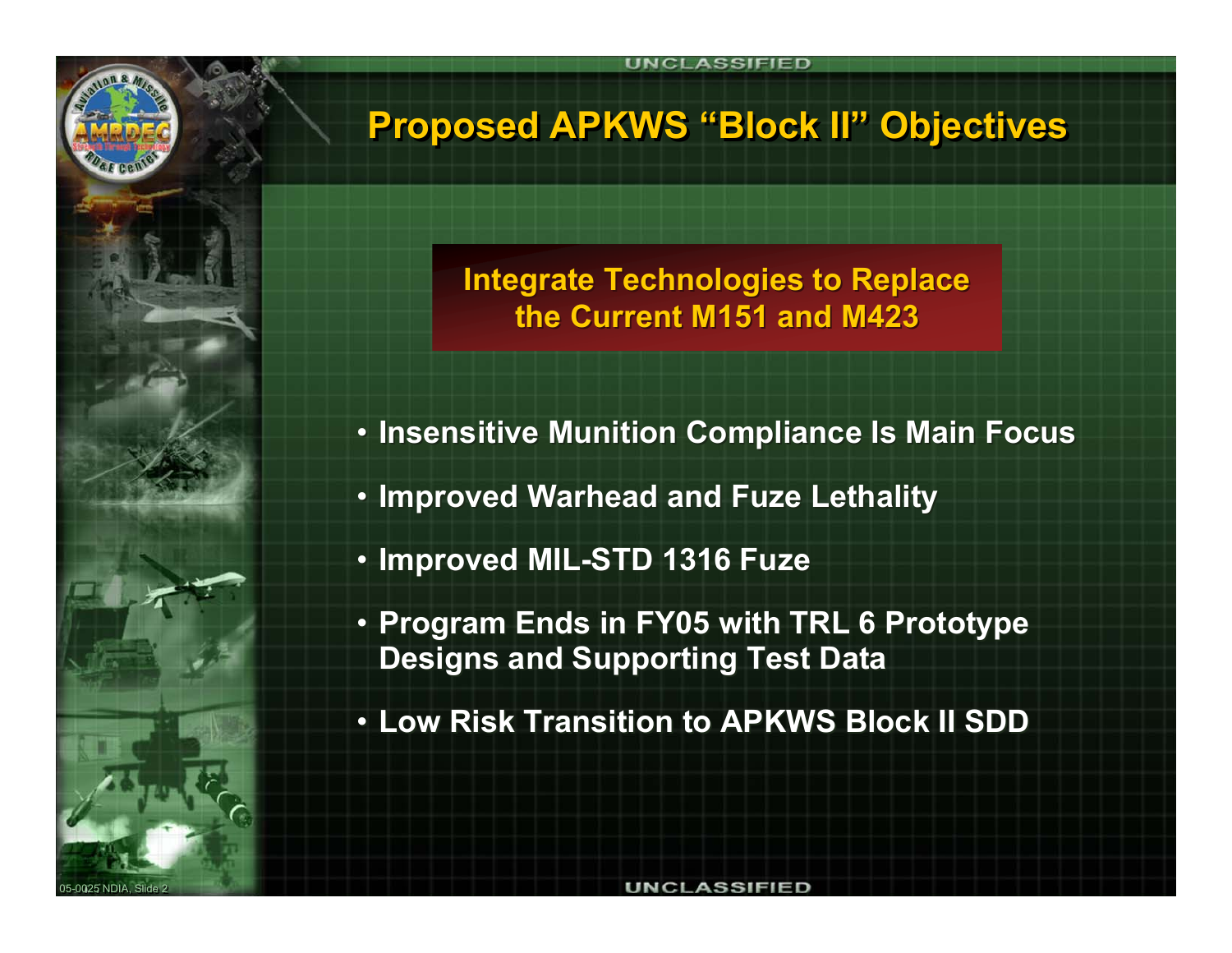

05-0025 NDIA, Slide 3

**UNCLASSIFIED** 

## **APKWS Warhead / Fuze Program Overview APKWS Warhead / Fuze Program Overview**

- **Design for IM Design for IM**
- **Enhanced Fragmentation Enhanced Fragmentation**
- **Enhanced Blast Enhanced Blast**
- **Dual Safe Fuze Dual Safe Fuze**



*Next Step: Next Step:*

**APKWS Block II Warhead and Fuze Program APKWS Block II Warhead and Fuze Program Will Provide the Capability to Defeat the Will Provide the Capability to Defeat the Current and Evolving Threat Current and Evolving Threat**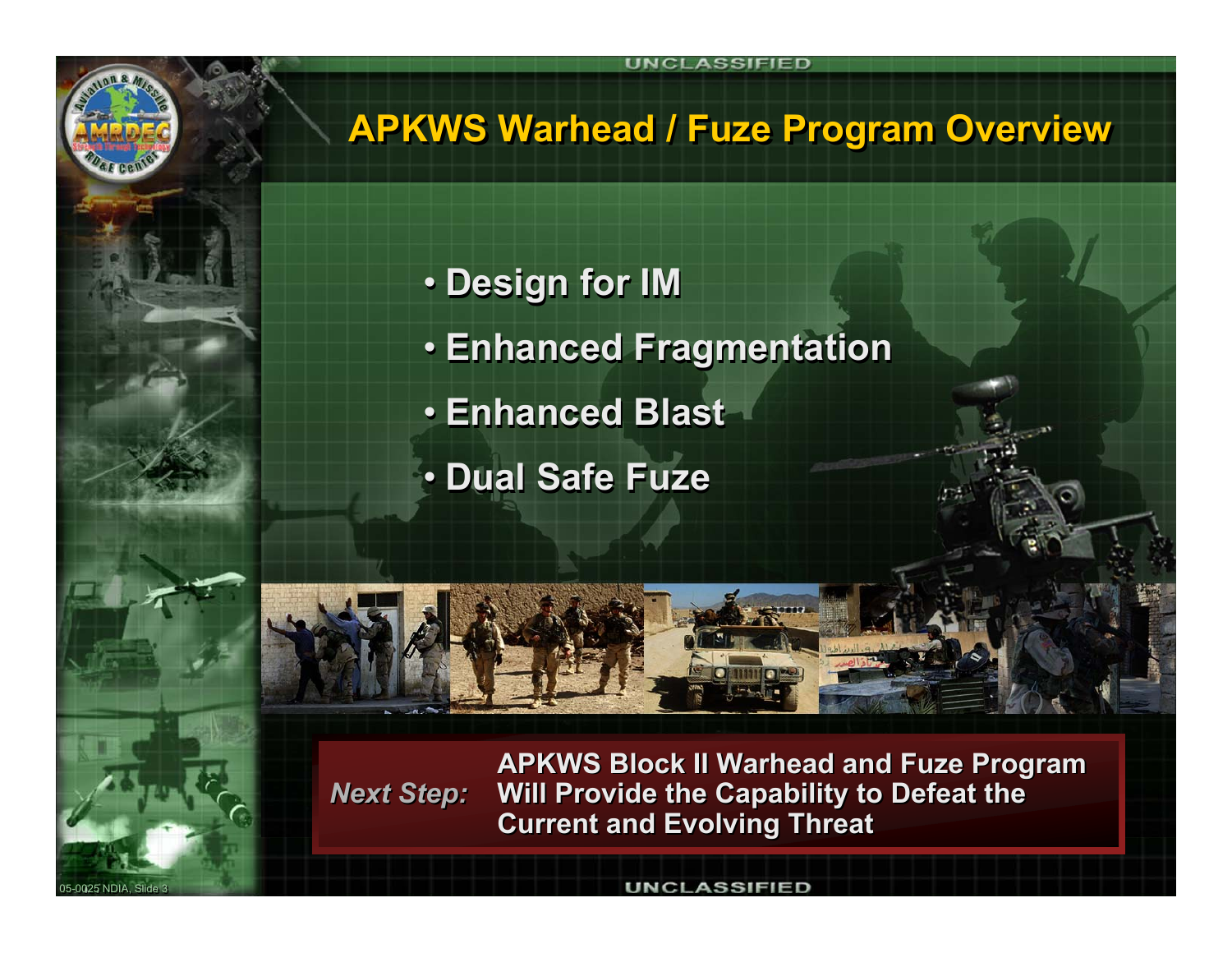# **AMMPGM STO-FundedAMMPGM STO-Funded Warhead Risk Reduction ActivitiesWarhead Risk Reduction Activities**

**UNCLASSIFIED** 

# *Objective: Objective:*

**To Investigate High-Risk Areas and Critical To Investigate High-Risk Areas and Critical Technologies of 2.75" Warhead Development Technologies of 2.75" Warhead Development as a Parallel Effort to APKWS as a Parallel Effort to APKWS**

#### *Fragmentation Tests Fragmentation Tests*

- **M151 Modified With M151 Modified With Preformed Tungsten Cubes Preformed Tungsten Cubes**
- **Embedded Fragmentation Embedded Fragmentation WarheadWarhead**

#### *Tandem Blast Frag / SC Tandem Blast Frag / SC*

- **Shaped Charge and Blast Shaped Charge and Blast Fragmentation Tandem Fragmentation Tandem WarheadWarhead**
- **Various Configurations Various Configurations**

#### *Water Tank Tests Water Tank Tests*

- **Complete Fragment Mass Complete Fragment Mass Distribution DataDistribution Data**
- **Easier Data Reduction Easier Data Reduction**

#### *TBX / Enhanced Blast Tests TBX / Enhanced Blast Tests*

- **Evaluation of Several TBX Evaluation of Several TBX Fills From Industry Fills From Industry**
- **Pressure, Temperature, Pressure, Temperature, and Fragmentation Data and Fragmentation Data**
- **M151 Warhead Bodies M151 Warhead Bodies**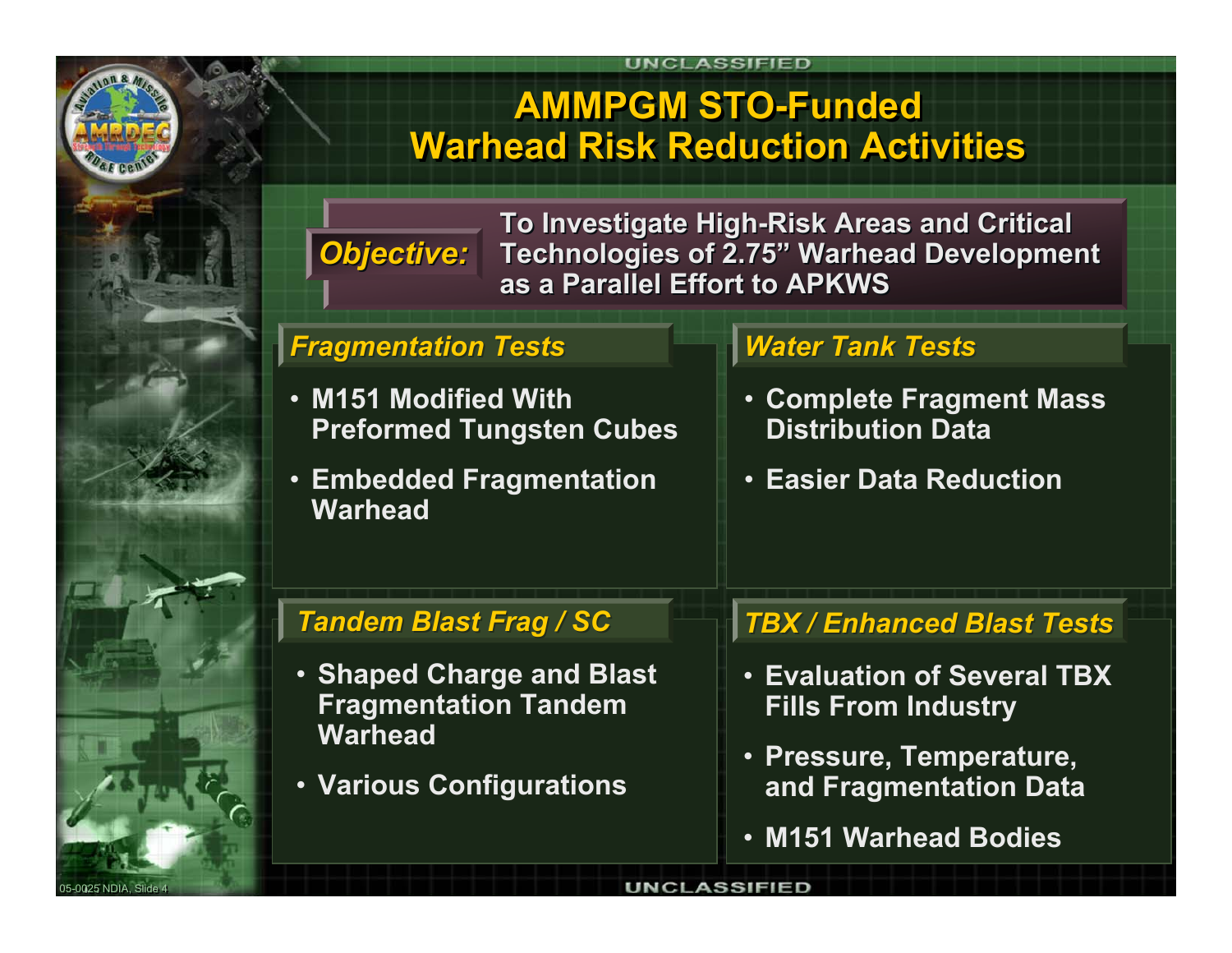# **Thermobarics (TBX) / Enhanced Blast Tests**

**UNCLASSIFIED** 

**Objective:** Conduct an Evaluation of Candidate TBX Fills from<br>Objective: Industry and Other Gov't Agencies for APKWS Warhead

- **"Mini" Arena Test Setup "Mini" Arena Test Setup**
	- **One Velocity Panel, One One Velocity Panel, One Celetex BundleCeletex Bundle**
- **Evaluation of 14 Different Evaluation of 14 Different Explosive Fills Explosive Fills**
- **Data Acquisition: Data Acquisition:**
	- **Pressure & Temperature Pressure & Temperature**
	- **Fragment Velocity Fragment Velocity**
	- **Fragment Mass and Spatial Distribution Fragment Mass and Spatial Distribution**
	- **Number of Fragments Number of Fragments**



- **Data Will Be Available to Data Will Be Available to Industry Industry**
- **Evaluate TBX Fragment Evaluate TBX Fragment Driving Capability Driving Capability**
- **Comp B, PBXN-109, and Comp B, PBXN-109, and PBXN-110 Tested as PBXN-110 Tested as BaselinesBaselines**

| <b>AMRDEC</b>    | <b>Comp B</b>   |
|------------------|-----------------|
| <b>AMRDEC</b>    | <b>PBXN-109</b> |
| <b>AMRDEC</b>    | <b>PBXN-110</b> |
| <b>AMRDEC</b>    | <b>RAX-16</b>   |
| <b>Picatinny</b> | <b>PAX-28</b>   |
| <b>Picatinny</b> | <b>PAX-3</b>    |
| <b>EBA&amp;D</b> | <b>YJ-05</b>    |
| <b>ATK</b>       | <b>NIX-G</b>    |
| <b>ATK</b>       | <b>TEPX-D</b>   |
| <b>Talley</b>    | 3 fills         |
| <b>Navy</b>      | <b>CLAP1</b>    |
| <b>Navy</b>      | C133            |
|                  |                 |

#### 05-0025 NDIA, Slide 5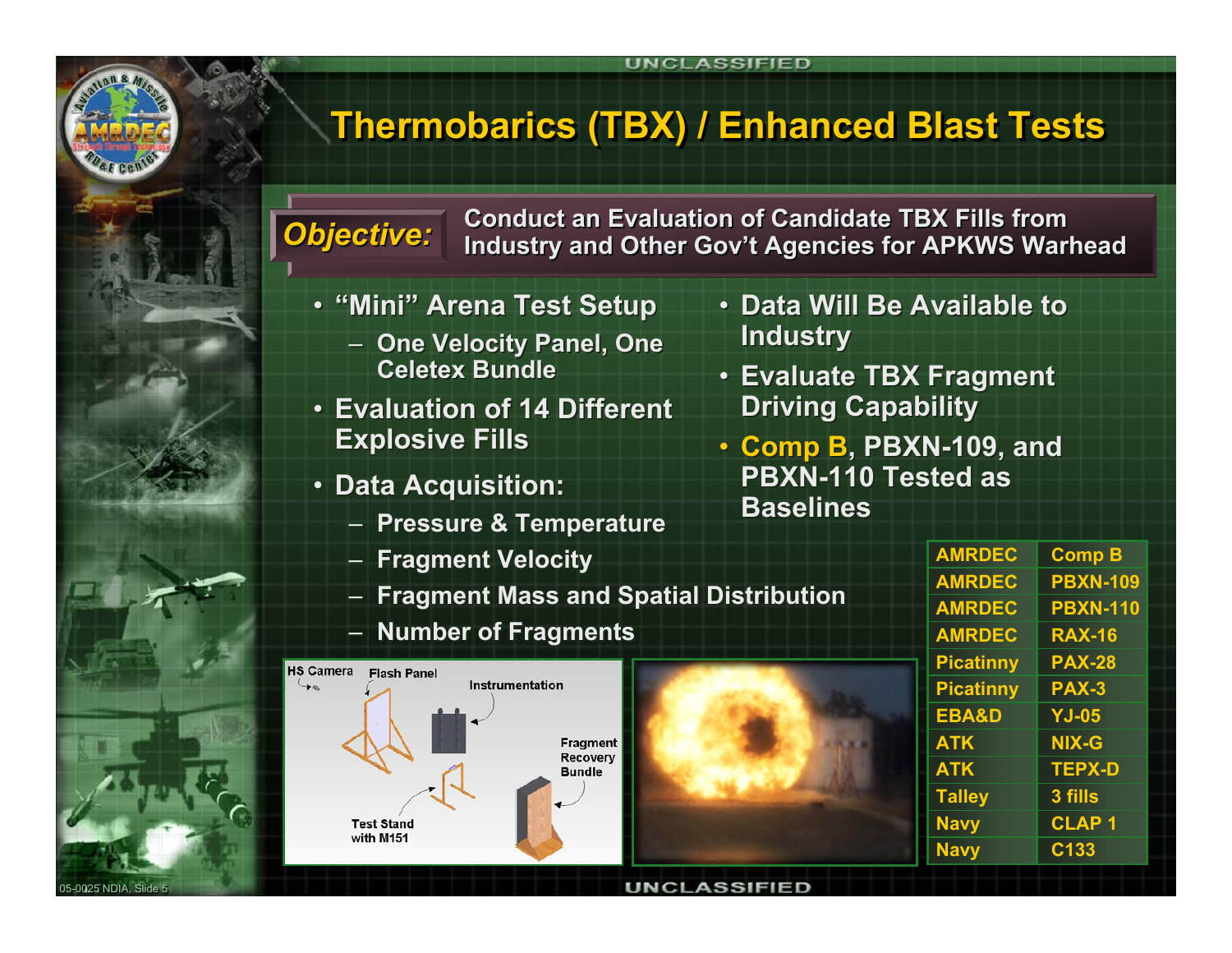

#### **M151 Enhanced Blast Test Matrix M151 Enhanced Blast Test Matrix**

| Test<br>#               | <b>Company/Organization</b>                    | <b>Explosive</b><br>Fill | <b>Test Date</b> |
|-------------------------|------------------------------------------------|--------------------------|------------------|
| 1                       | <b>AMRDEC Baseline (Current M151 Fill)</b>     | <b>Comp B</b>            | 3/17/2004        |
| 2 <sup>2</sup>          | <b>AMRDEC Baseline</b>                         | <b>PBXN-109</b>          | 4/6/2004         |
| $\overline{3}$          | <b>AMRDEC Baseline</b>                         | <b>PBXN-110</b>          | 6/2/2004         |
| $\overline{\mathbf{4}}$ | American Ordnance Iowa \ Picatinny             | PAX-3                    | 4/20/2004        |
| $5\phantom{1}$          | <b>Alliant Techsystems \ Picatinny</b>         | NIX-G                    | 4/19/2004        |
| $6\phantom{1}$          | <b>Alliant Techsystems</b>                     | <b>TEPX-D</b>            | 4/22/2004        |
| $\overline{7}$          | <b>Talley Defense Systems</b>                  | 7164                     | 5/11/2004        |
| 8                       | <b>Talley Defense Systems</b>                  | 7172                     | 5/12/2004        |
| 9                       | <b>Talley Defense Systems</b>                  | 7174                     | 5/27/2004        |
| 10                      | <b>NAVY (NAVAIR, China Lake)</b>               | <b>CLAP</b>              | 4/28/2004        |
| 11                      | <b>NAVY (NAVAIR, China Lake)</b>               | <b>CL133</b>             | 5/25/2004        |
| 12                      | <b>Ensign-Bickford Aerospace &amp; Defense</b> | $YJ-05$                  | 4/7/2004         |
| 13                      | <b>ARDEC Picatinny</b>                         | <b>PAX-28</b>            | 4/27/2004        |
| 14                      | <b>AMRDEC</b>                                  | <b>RAX-16</b>            | 4/5/2004         |
|                         |                                                |                          |                  |

05-0025 NDIA, Slide 6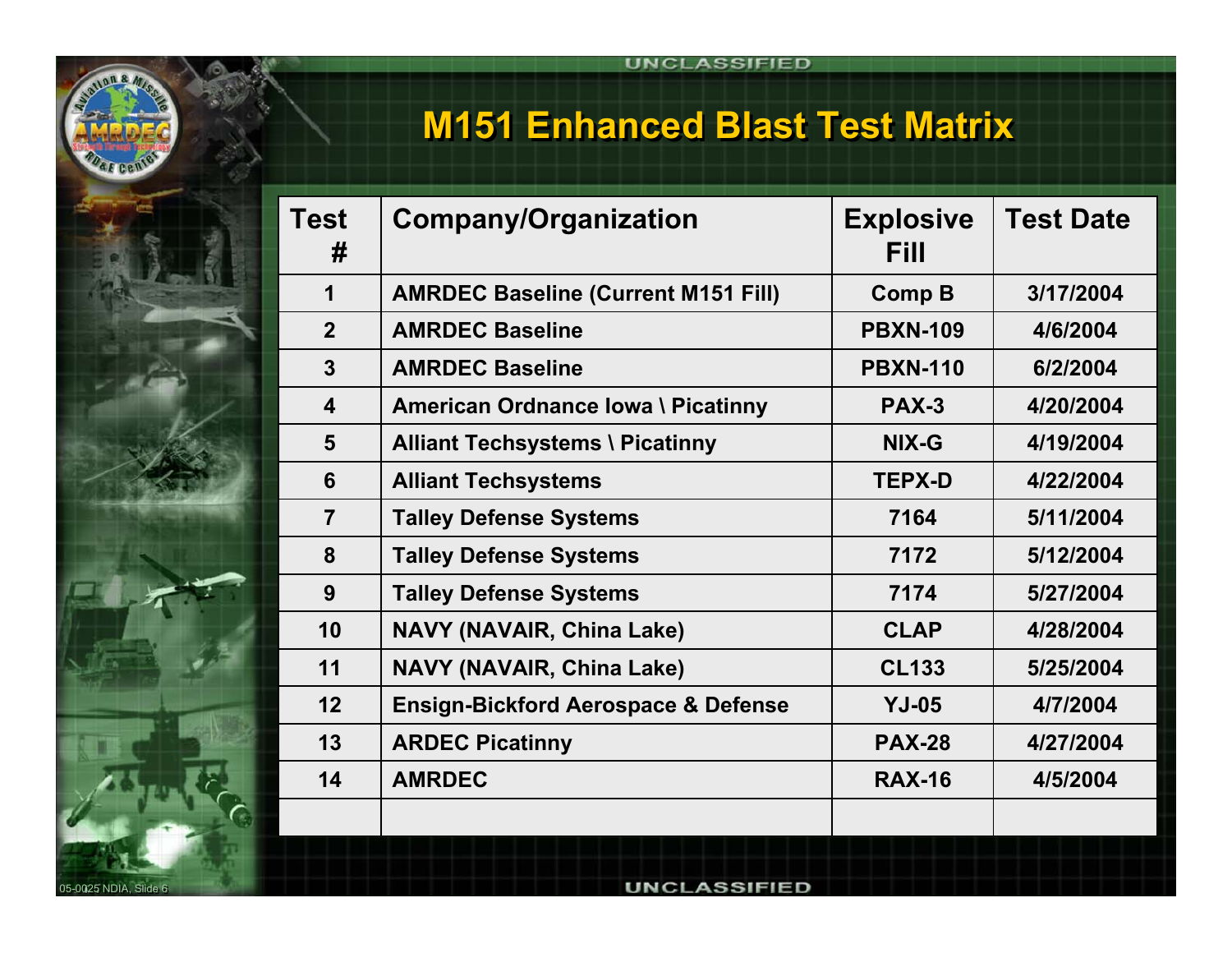

#### **Mini-Arena Test Setup Mini-Arena Test Setup**

- **Standard M151 2.75" Warhead Body Standard M151 2.75" Warhead Body**
	- **Approx 6.4 lbs (empty) Approx 6.4 lbs (empty)**
	- **Naturally Fragmenting Cast Iron Naturally Fragmenting Cast Iron**
- **Filled and Returned to Redstone for Testing Filled and Returned to Redstone for Testing**
- **Initiated with RP-80 & Booster at Front Initiated with RP-80 & Booster at Front**
- **Comp-B tested as Baseline Comp-B tested as Baseline**





- **"Mini Arena" Setup "Mini Arena" Setup**
	- **1 Celetex Bundle 1 Celetex Bundle**
	- **1 Alum Velocity Panel 1 Alum Velocity Panel**
		- **Phantom Video Phantom Video**
- **4 Pressure Transducers 4 Pressure Transducers**
- **4 Calorimeters 4 Calorimeters**
- **4 Thermocouples 4 Thermocouples**
	- **45º from WHD Axis 45º from WHD Axis**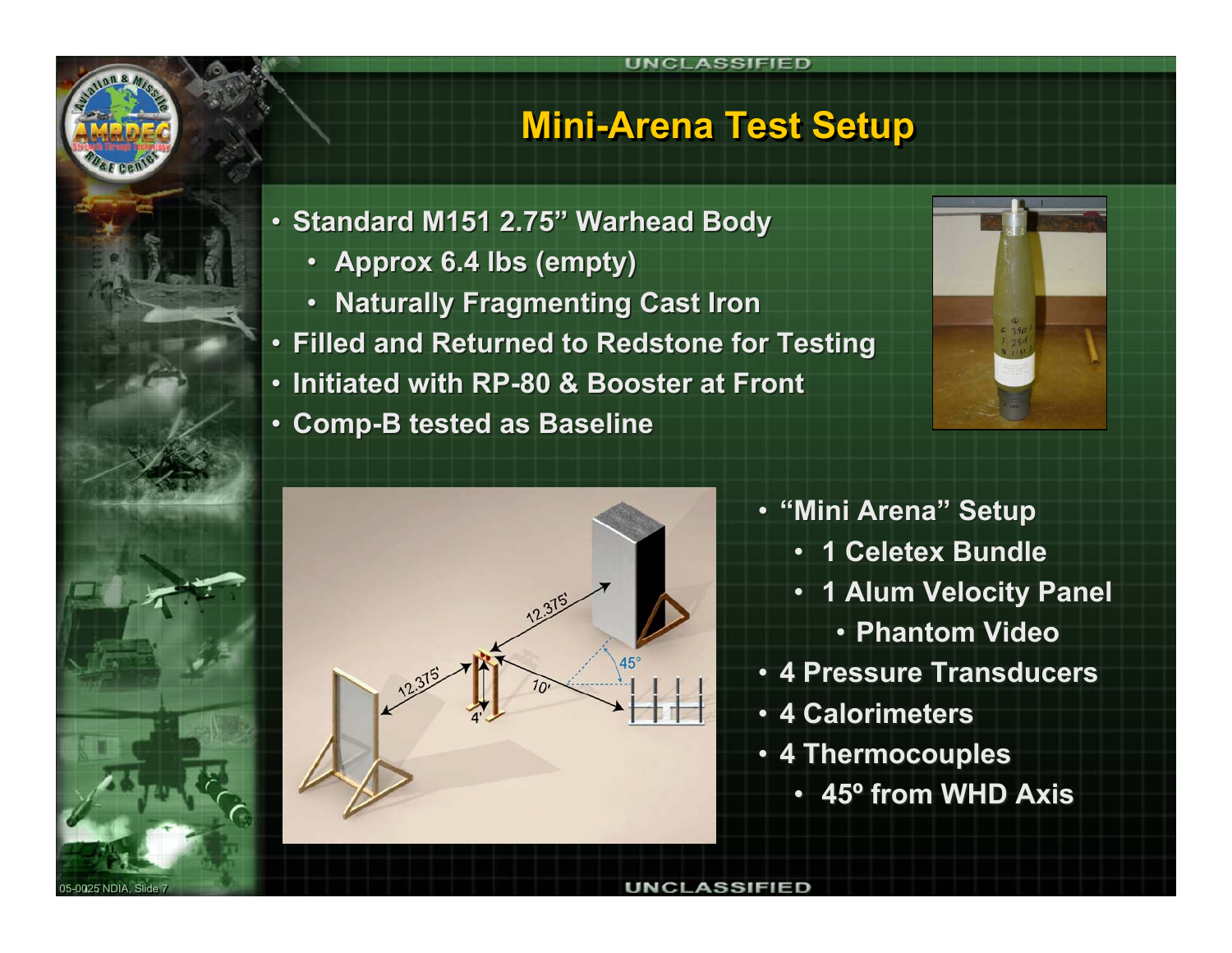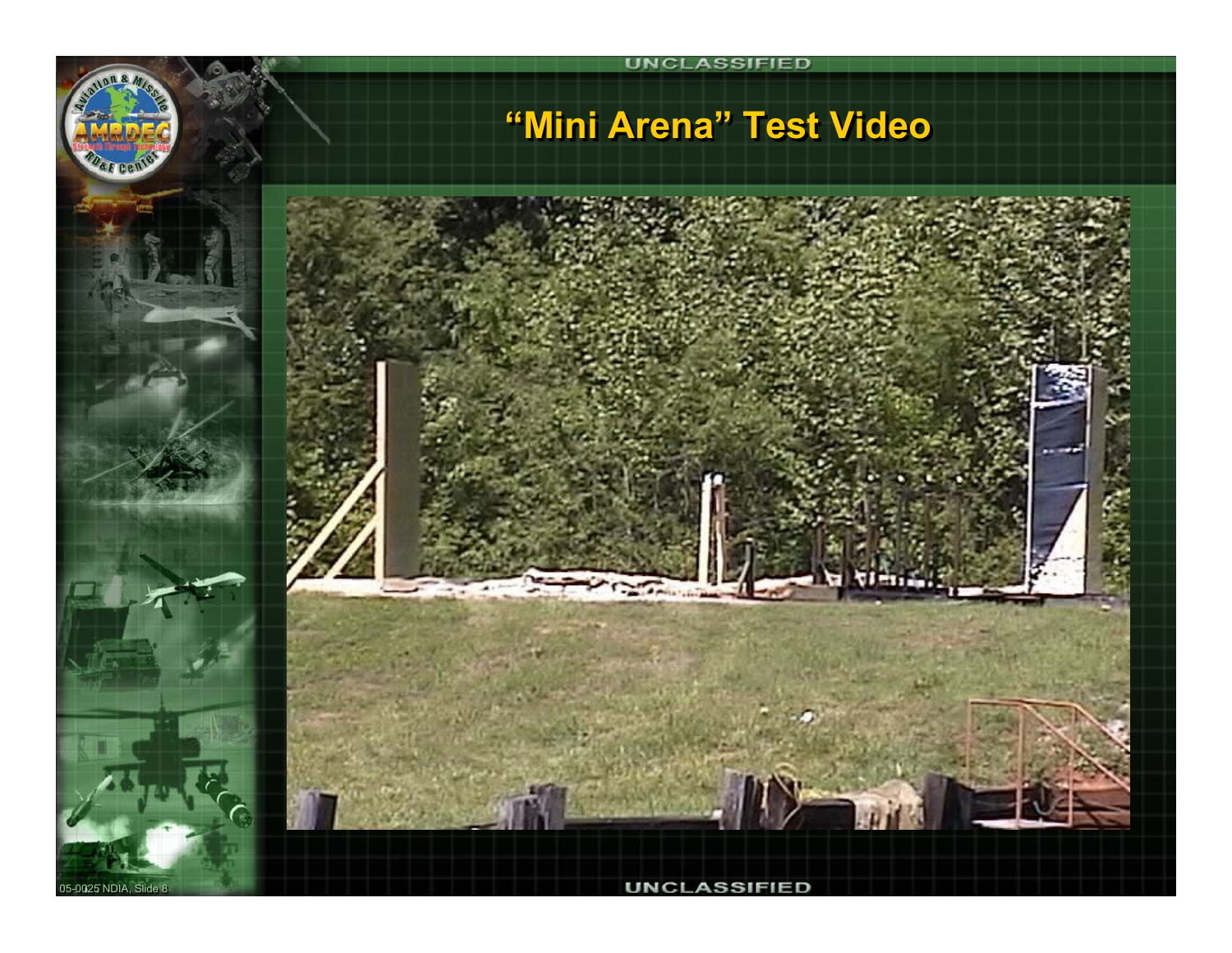

#### **Peak Pressure Measurement Peak Pressure Measurement**

| <b>Explosive</b> | <b>Peak Pressure</b><br>(psi) at 10 feet |  |  |  |
|------------------|------------------------------------------|--|--|--|
| A                | 23.33                                    |  |  |  |
| B                | 20.50                                    |  |  |  |
| $\mathbf C$      | 20.21                                    |  |  |  |
| D                | 20.20                                    |  |  |  |
| Е                | 18.21                                    |  |  |  |
| F                | 17.38                                    |  |  |  |
| G                | 16.92                                    |  |  |  |
| Н                | 15.86                                    |  |  |  |
| I                | 14.87                                    |  |  |  |
| <b>PBXN-110</b>  | 13.88                                    |  |  |  |
| J                | 13.34                                    |  |  |  |
| K                | 11.44                                    |  |  |  |
| <b>Comp B</b>    | 9.91                                     |  |  |  |
| <b>PBXN-109</b>  | 9.45                                     |  |  |  |

- **Peak Pressure Peak Pressure Recorded at Closest Recorded at Closest Pressure TransducerPressure Transducer**
- **10 Feet from Warhead 10 Feet from Warhead**
- **Explosives 'named' Explosives 'named' A-L Based upon Peak A-L Based upon Peak Pressure Data RankPressure Data Rank**
- **Same Nomenclature Same Nomenclature used for Remaining used for Remaining Comparisons Comparisons**
- **Fielded M151 Explosive Fielded M151 Explosive is Comp B is Comp B**

05-0025 NDIA, Slide 9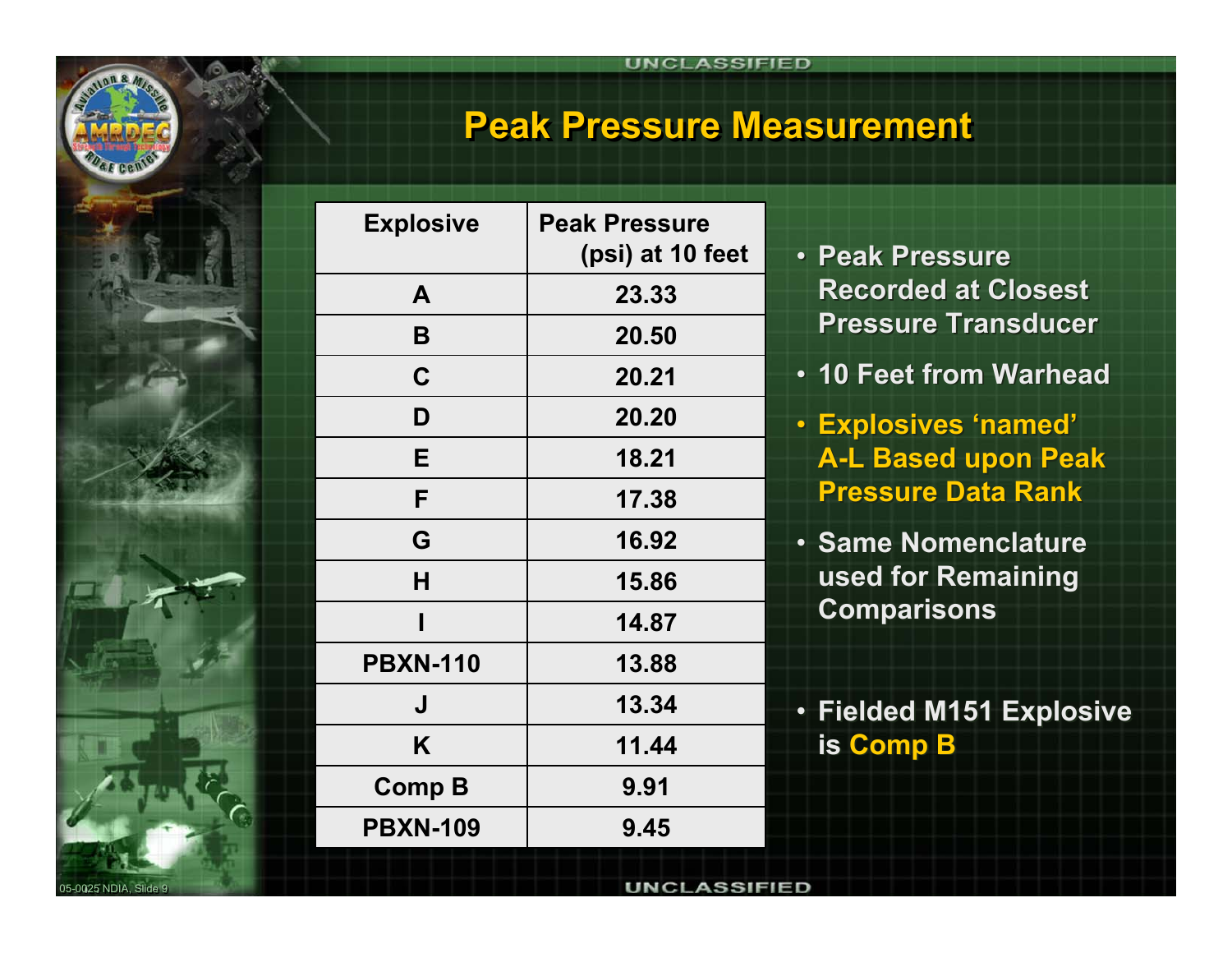

## **Pressure Impulse at 10 Feet**

| Impulse at 10'<br>(psi-ms) |  |  |
|----------------------------|--|--|
| 2.230                      |  |  |
| 2.219                      |  |  |
| 2.190                      |  |  |
| 2.168                      |  |  |
| 2.154                      |  |  |
| 2.125                      |  |  |
| 2.035                      |  |  |
| 1.930                      |  |  |
| 1.793                      |  |  |
| 1.697                      |  |  |
| 1.627                      |  |  |
| 1.617                      |  |  |
| 1.540                      |  |  |
| 1.455                      |  |  |
|                            |  |  |



05-0025 NDIA, Slide 10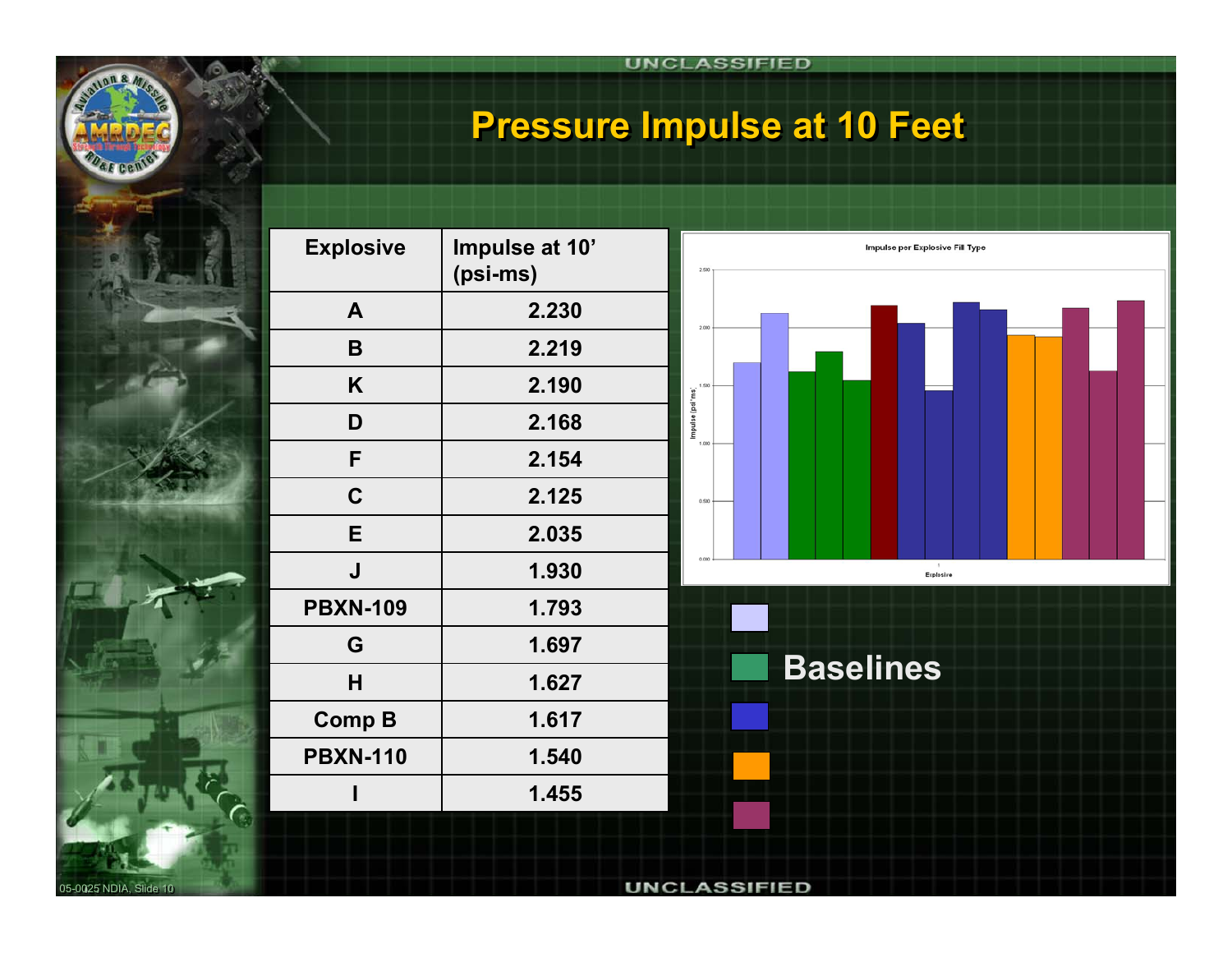#### **Temperature Data Temperature Data**

- **Temperature Increase Temperature Increase Recorded at Closest Recorded at Closest Sensor Sensor**
- **Pressure and Temperature Pressure and Temperature Effects not on same Trend Effects not on same Trend**

| <b>Explosive</b> | <b>Temperature Increase</b><br>at 10' (°F) |  |  |  |
|------------------|--------------------------------------------|--|--|--|
| J                | 20.48                                      |  |  |  |
| н                | 19.42                                      |  |  |  |
| <b>PBXN-109</b>  | 17.82                                      |  |  |  |
| A                | 17.24                                      |  |  |  |
| Е                | 14.87                                      |  |  |  |
| ı                | 13.39                                      |  |  |  |
| $\mathbf C$      | 12.14                                      |  |  |  |
| K                | 9.50                                       |  |  |  |
| B                | 9.17                                       |  |  |  |
| D                | 8.86                                       |  |  |  |
| F                | 5.16                                       |  |  |  |
| <b>PBXN-110</b>  | <b>Gage Malfunction</b>                    |  |  |  |
| Comp B           | <b>Gage Malfunction</b>                    |  |  |  |
| G                | <b>Gage Malfunction</b>                    |  |  |  |
|                  |                                            |  |  |  |

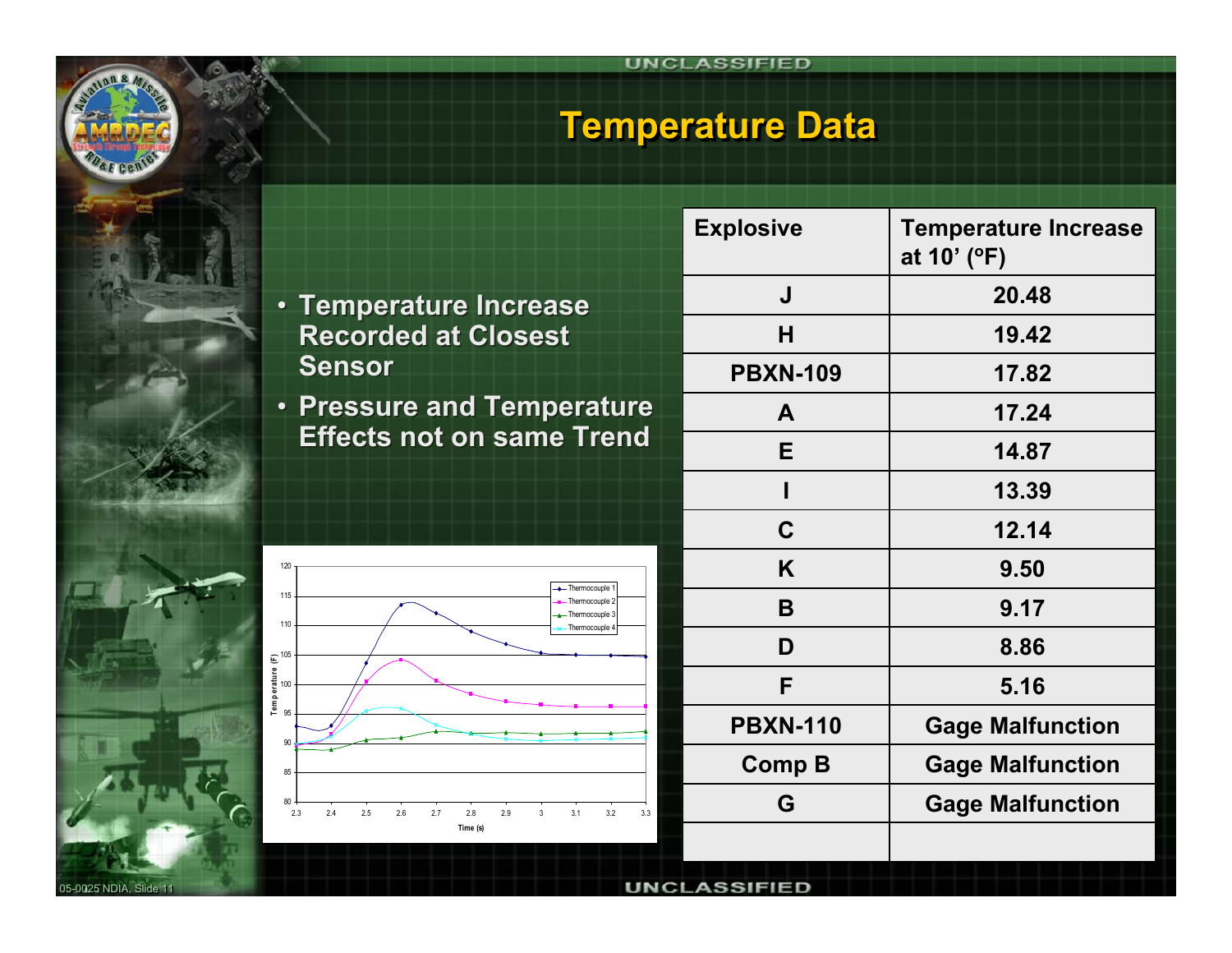

## **Heat Flux (Calorimeter) Data**



• **Peak Heat Flux Recorded**  • **Peak Heat Flux Recorded** 

**at 10 feet from Warhead at 10 feet from Warhead**

| <b>Heat Fluxes</b> | Heat Flux at 10'<br>$(W/cm2-s)$ |  |  |  |
|--------------------|---------------------------------|--|--|--|
| J                  | 7.09                            |  |  |  |
| Н                  | 5.32                            |  |  |  |
| Е                  | 4.66                            |  |  |  |
| G                  | 4.57                            |  |  |  |
| D                  | 3.49                            |  |  |  |
| <b>PBXN-109</b>    | 3.10                            |  |  |  |
| F                  | 2.66                            |  |  |  |
| K                  | 2.62                            |  |  |  |
| A                  | 2.35                            |  |  |  |
| B                  | 2.07                            |  |  |  |
| C                  | 1.99                            |  |  |  |
|                    | 1.86                            |  |  |  |
| <b>Comp B</b>      | <b>Gage Malfunction</b>         |  |  |  |
| <b>PBXN-110</b>    | <b>Gage Malfunction</b>         |  |  |  |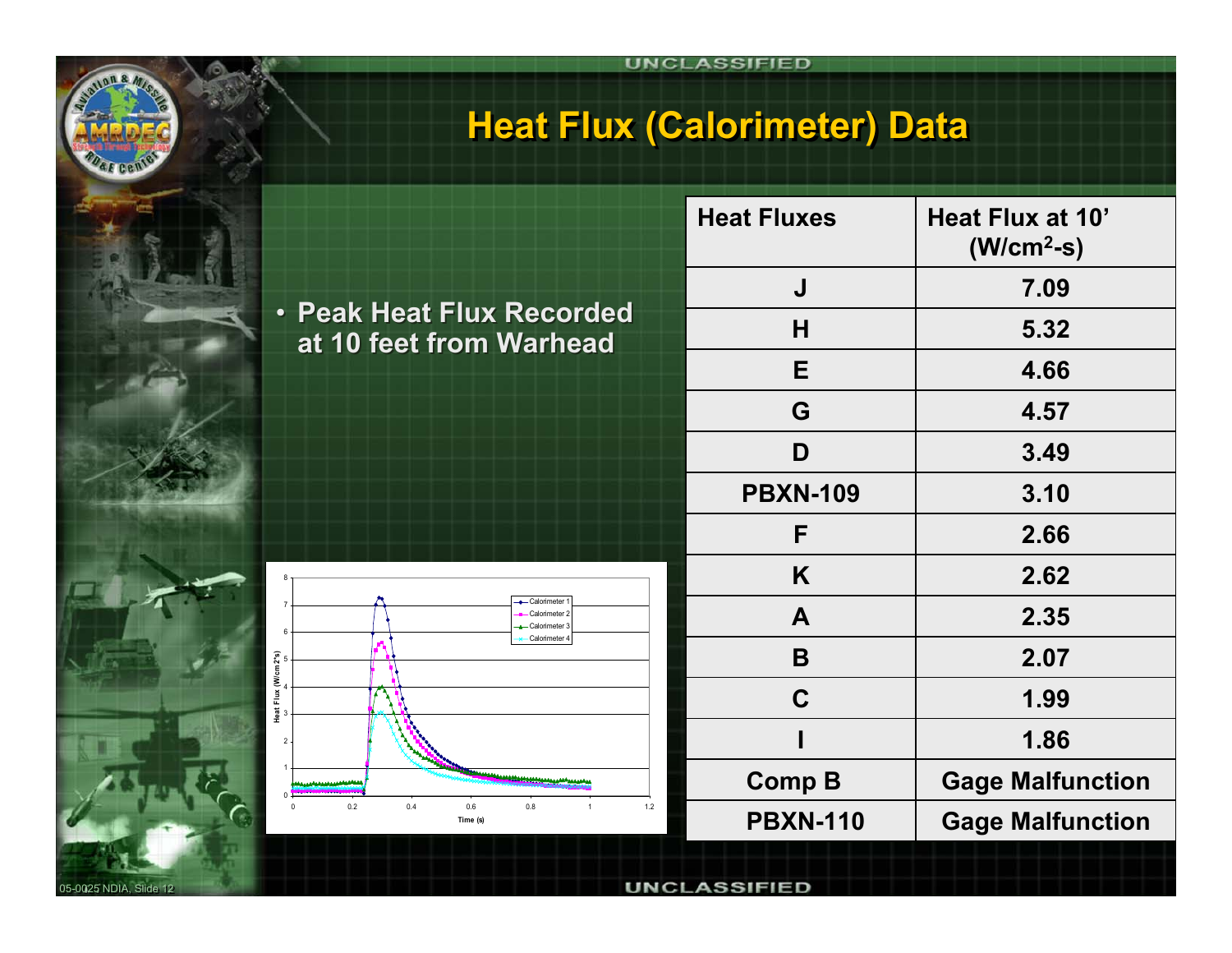

# **Fragment Velocities Fragment Velocities**

| <b>Explosive</b> | <b>Average</b><br><b>Fragment</b><br><b>Velocity (m/s)</b> | • Velocities Measured via                                      |
|------------------|------------------------------------------------------------|----------------------------------------------------------------|
| A                | 1580                                                       | <b>Phantom High Speed Video</b>                                |
| B                | 1579                                                       | · Min, Max, & Avg Velocities                                   |
| <b>PBXN-110</b>  | 1566                                                       | <b>Calculated</b>                                              |
| C                | 1542                                                       | . The Best Performers in<br><b>Pressure were Also the Best</b> |
| F                | 1502                                                       | at Driving Fragments                                           |
| <b>Comp B</b>    | 1449                                                       |                                                                |
| K                | 1430                                                       |                                                                |
| <b>PBXN-109</b>  | 1372                                                       | Frag Velocity by Explosive<br>250 <sub>p</sub>                 |
| D                | 1365                                                       | $\frac{\text{velocity (rms)}}{\text{y} = \frac{2000}{1500}}$   |
| H                | 1346                                                       |                                                                |
| G                | 1336                                                       | 100 <sub>t</sub><br>BXN-109<br>m<br>Corne                      |
| J                | 1213                                                       | ă<br>50                                                        |
| E                | 1174                                                       |                                                                |
|                  | 1109                                                       | <b>Explosive Type</b>                                          |
|                  | IINCI                                                      | eeififf                                                        |

05-0025 NDIA, Slide 13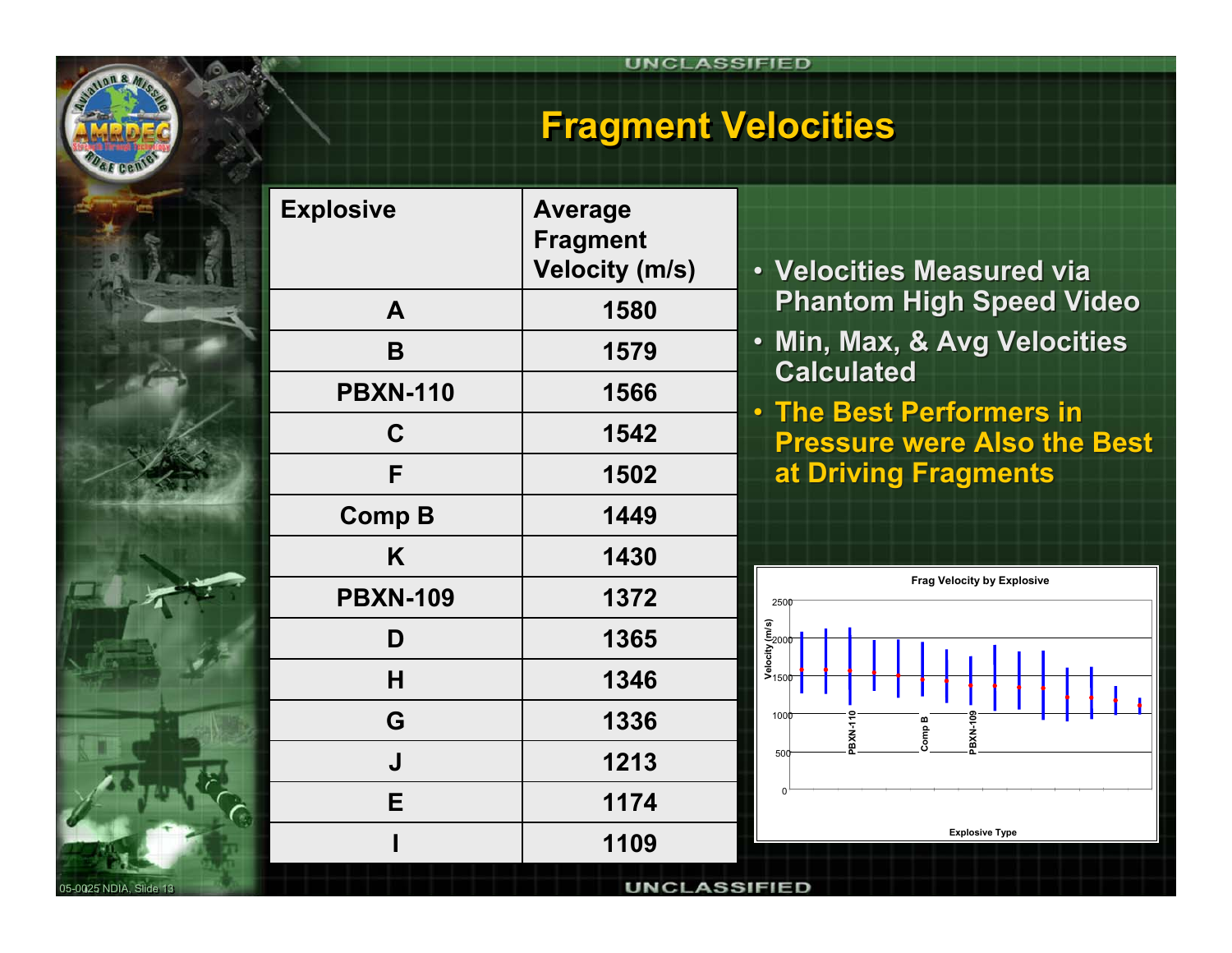# **# of Fragment Perforations # of Fragment Perforations**

| <b>Explosive</b> | <b>Number of</b><br><b>Perforations</b> |  |  |
|------------------|-----------------------------------------|--|--|
| $\mathbf{A}$     | 564                                     |  |  |
| B                | 523                                     |  |  |
| <b>PBXN-110</b>  | 493                                     |  |  |
| $\mathbf C$      | 441                                     |  |  |
| <b>Comp B</b>    | 396                                     |  |  |
| H                | 378                                     |  |  |
| F                | 368                                     |  |  |
| G                | 347                                     |  |  |
| K                | 333                                     |  |  |
| $\mathsf{J}$     | 326                                     |  |  |
| D                | 324                                     |  |  |
| <b>PBXN-109</b>  | 315                                     |  |  |
| E                | 268                                     |  |  |
|                  | 155                                     |  |  |

05-0025 NDIA, Slide 14